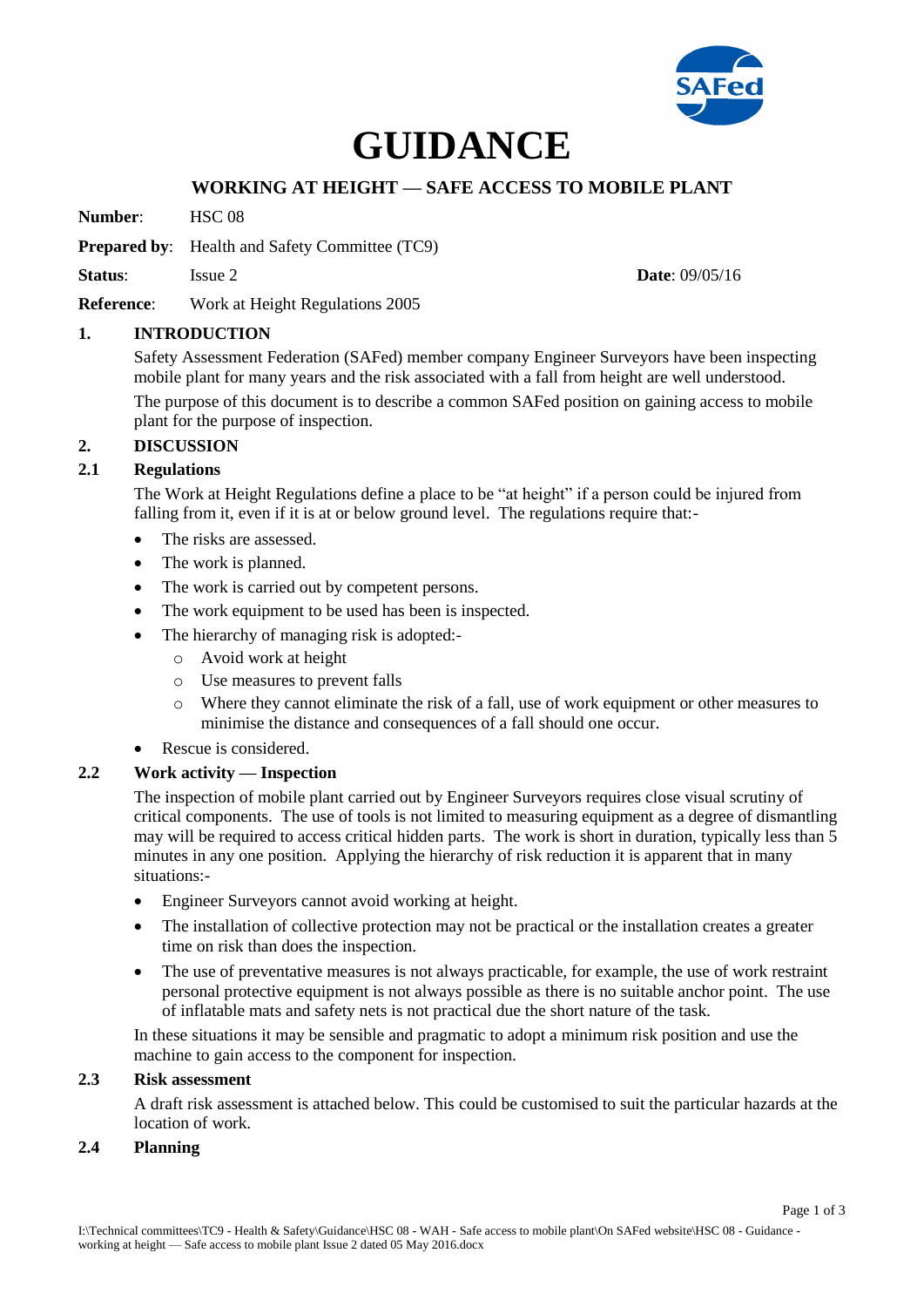

Page 2 of 3

Planning should be carried out in consultation with the client responsible for the site. Agreement should include the access decisions, arrangements for monitoring and rescue. A minimum risk position must be adopted and appropriate safety foot wear worn.

## **2.5 Minimum risk position**

The machine must be isolated, in a position that is stable such that there is no risk of impact from other vehicles or unexpected movement of the machine. There must be a flat stable, weight-bearing place for feet and suitable handholds to gain access to carry out the inspection. The item must be free from slipping hazards such as oil or water. It must the possible for the Engineer Surveyor to maintain three points of contact at all times.

## **2.6 Competency**

All Engineer Surveyors employed by SAFed member companies are recruited against the strict requirements of the United Kingdom Accreditation Service (UKAS) schedules for the accreditation of inspection bodies, and in line with the mandatory aspects of the SAFed Standard SS01:2001.is this the current Standard?

All Engineer Surveyors undergo a rigorous and closely monitored training programme. Each Engineer Surveyor is authorised to undertake only the inspection work for which competency has been demonstrated. They all hold SAFed Safety Passports. or equivalent

Authorisation is maintained through regular routine field auditing of all Engineer Surveyors and through continuous technical development and training.

Accreditation to ISO /IEC 17020: 2012 (is this the latest version?)and SAFed SS01 ensure that training and competency is maintained.

## **2.7 Example**

Inspecting a lift truck and similar mobile plant, for example gaining access to the chains and masts. Where a step ladder or other access devices is suitable these may be used, however in the case of access to the fork truck masts for inspection the machine is typically used to access these parts. The use of access equipment requires over reaching with the potential to fall. Using the machine to gain access is considered to provide a less hazardous means of access by adopting a minimum risk position such as is achieved by standing on a lift truck mudguard, maintaining three points of contact.

### **3. Conclusion**

Adopting these control measures provides a pragmatic approach to the hazards associated with work at height during the examination of mobile plant. There is still a risk of falling but we believe that the risk is 'As low as is reasonably practicable' (ALARP) commensurate with the benefit of completing the inspection / thorough examination which is designed to ensure that the machine does not contain defects that may cause a danger to persons.